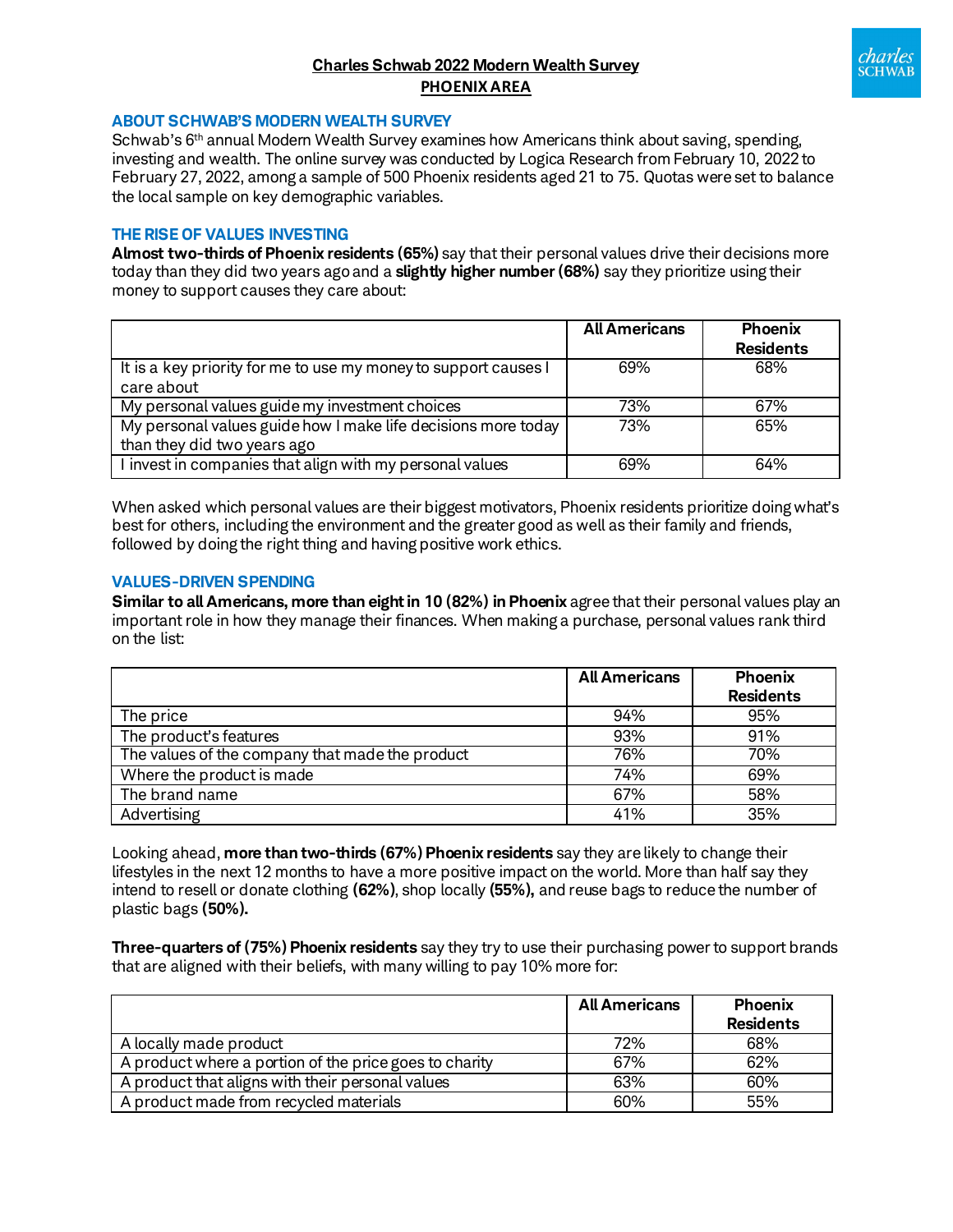

## **Charles Schwab 2022 Modern Wealth Survey PHOENIX AREA**

| A product that aligns with my faith or beliefs | 56% | 51% |
|------------------------------------------------|-----|-----|
| A product from a minority owned business       | 54% | 49% |
| . A product that has less packaging            | 48% | 47% |

## **VALUES-DRIVEN INVESTING**

**More than two-thirds (67%)** of Phoenix investors agree that their values guide their investment choices, with the following factors influencing investing decisions, among others:

|                                                               | <b>All Americans</b> | <b>Phoenix Residents</b> |
|---------------------------------------------------------------|----------------------|--------------------------|
| Company performance                                           | 96%                  | 93%                      |
| Company reputation                                            | 91%                  | 90%                      |
| <b>Risk</b>                                                   | 94%                  | 90%                      |
| <b>Stock Price</b>                                            | 93%                  | 88%                      |
| The expected dividends                                        | 92%                  | 86%                      |
| Diversification, how the fund or company fits into my overall | 90%                  | 84%                      |
| portfolio                                                     |                      |                          |
| The sector or the industry                                    | 86%                  | 77%                      |
| Corporate values                                              | 81%                  | 77%                      |
| How the company treats its employees                          | 81%                  | 75%                      |

### **PRIORITIZING VALUES IN THE WORKPLACE**

**Similar to all Americans, nine in 10 (91%) Phoenix-based workers** say that it is important for them to feel fulfilled by their work:

|                                                                                                         | <b>All Americans</b> | <b>Phoenix Residents</b> |
|---------------------------------------------------------------------------------------------------------|----------------------|--------------------------|
| It is important to me to be fulfilled by my work                                                        | 89%                  | 91%                      |
| My personal values guide how I manage my career                                                         | 84%                  | 88%                      |
| Having colleagues and co-workers who respect my personal<br>values is important to me                   | 85%                  | 80%                      |
| I chose my career path based on my personal values and<br>affinities                                    | 74%                  | 75%                      |
| I chose my employer based on their values                                                               | 63%                  | 64%                      |
| My work defines who I am                                                                                | 56%                  | 53%                      |
| I would work for a lower salary for a company that better<br>represents my personal values or interests | 59%                  | 51%                      |

When looking at the factors that influence Phoenix workers' decisions when it comes to selecting a new job, salary and work life balance are the top factors. Sharing similar values is higher than job title. Other influential factors include:

|                                                               | <b>All Americans</b> | <b>Phoenix Residents</b> |
|---------------------------------------------------------------|----------------------|--------------------------|
| The salary                                                    | 93%                  | 93%                      |
| Work life balance                                             | 93%                  | 92%                      |
| The hours                                                     | 92%                  | 89%                      |
| The employee benefits (Healthcare, 401(k), )                  | 89%                  | 89%                      |
| The flexibility of where I work (office, home, anywhere)      | 87%                  | 85%                      |
| Opportunity for advancement                                   | 84%                  | 84%                      |
| The company's values/mission align with my personal<br>values | 83%                  | 81%                      |
| Working with people who share my values                       | 78%                  | 76%                      |
| The stock options or equity compensation                      | 63%                  | 57%                      |